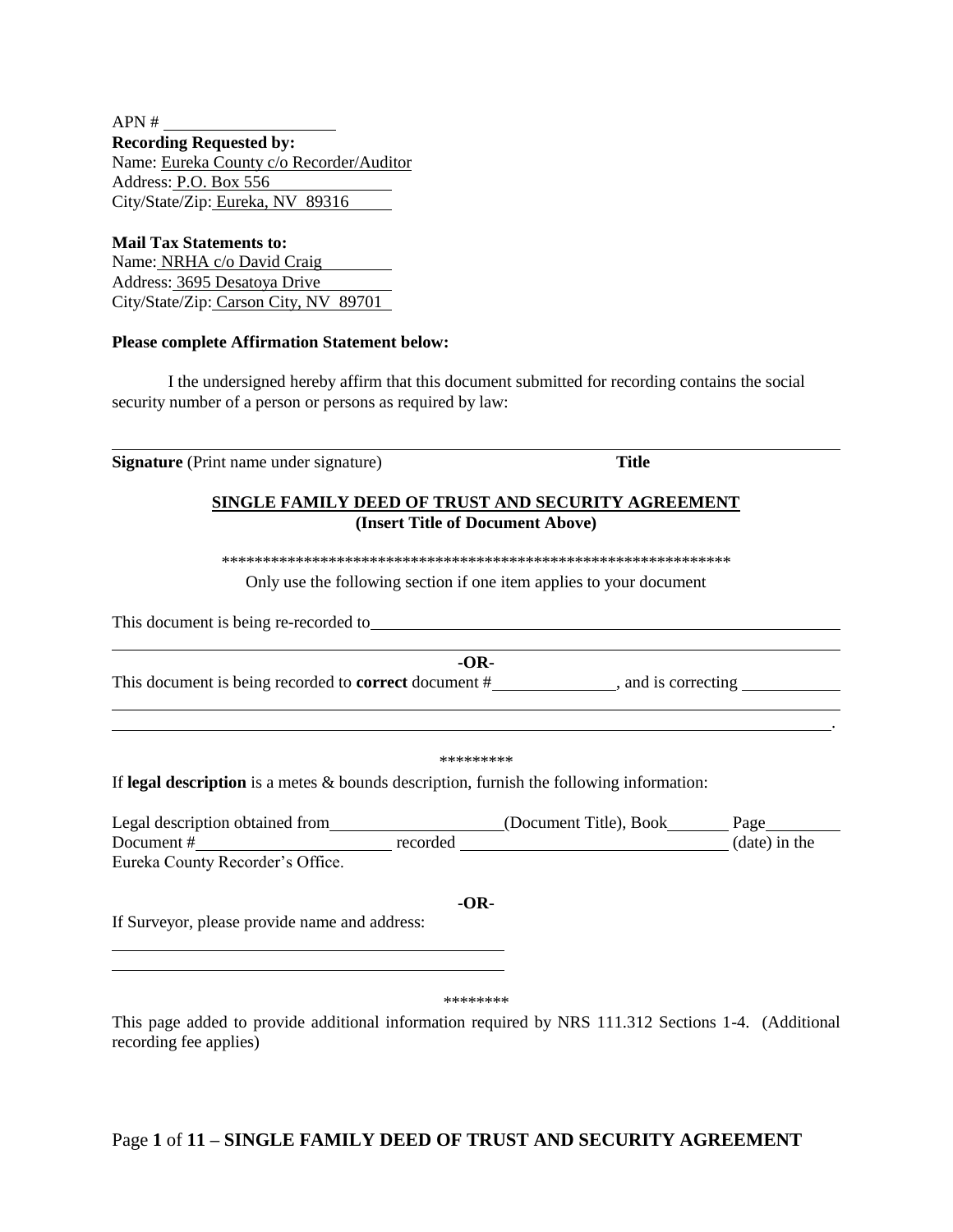APN:

Escrow No.

The undersigned hereby affirms that this document, including any exhibits, hereby submitted for recording DOES NOT contain the social security number of a person or persons as required by law.

## **SINGLE FAMILY DEED OF TRUST AND SECURITY AGREEMENT AND FIXTURE FILING WITH ASSIGNMENT OF RENTS**

**THIS DEED OF TRUST AND SECURITY AGREEMENT AND FIXTURE FILING WITH ASSIGNMENT OF RENTS** ("Agreement") is made this \_\_\_\_\_\_ day of \_\_\_\_\_\_\_\_\_\_\_\_\_\_\_\_, 2011, by and among **NEVADA RURAL HOUSING AUTHORITY**, **a local government entity created and organized pursuant to Chapter 315 of the Nevada Revised Statutes**, as trustor and debtor ("Trustor"), whose address is: 3695 Desatoya Drive, Carson City, Nevada 89701, **STEWART TITLE OF NEVADA HOLDINGS, INC.**, a Nevada corporation, whose address is: 1070 Caughlin Crossing, Reno, Nevada 89519, as trustee ("Trustee"), and **EUREKA COUNTY, NEVADA**, **a political subdivision of the State of Nevada**, as beneficiary and secured party ("Beneficiary"), whose address is: 10 South Main Street, P.O. Box 677, Eureka, Nevada 89316.

### **WITNESSETH :**

1. Grants. For good and valuable consideration, Trustor hereby irrevocably and unconditionally grants, transfers and assigns to Trustee, in trust, with power of sale, all that certain real property located in Eureka County, Nevada, as more particularly described in **Exhibit A** attached hereto and incorporated herein ("Land"), together with all right, title and interest of Trustor in all buildings and improvements now located or hereafter to be constructed thereon (collectively "Improvements"), the Appurtenant Rights and Easements and the Proceeds of the Land, Improvements and Appurtenant Rights and Easements, all as more particularly described below (collectively, "Real Property"), and further grants, assigns and transfers to Beneficiary a security interest in the Personal Property and the Proceeds of the Personal Property, as more particularly described below;

"Appurtenant Rights and Easements" means, collectively, any and all interests, claims, or rights which Trustor may hereafter acquire in the Real Property, and all right, title and interest of

#### Page **2** of **11 – SINGLE FAMILY DEED OF TRUST AND SECURITY AGREEMENT**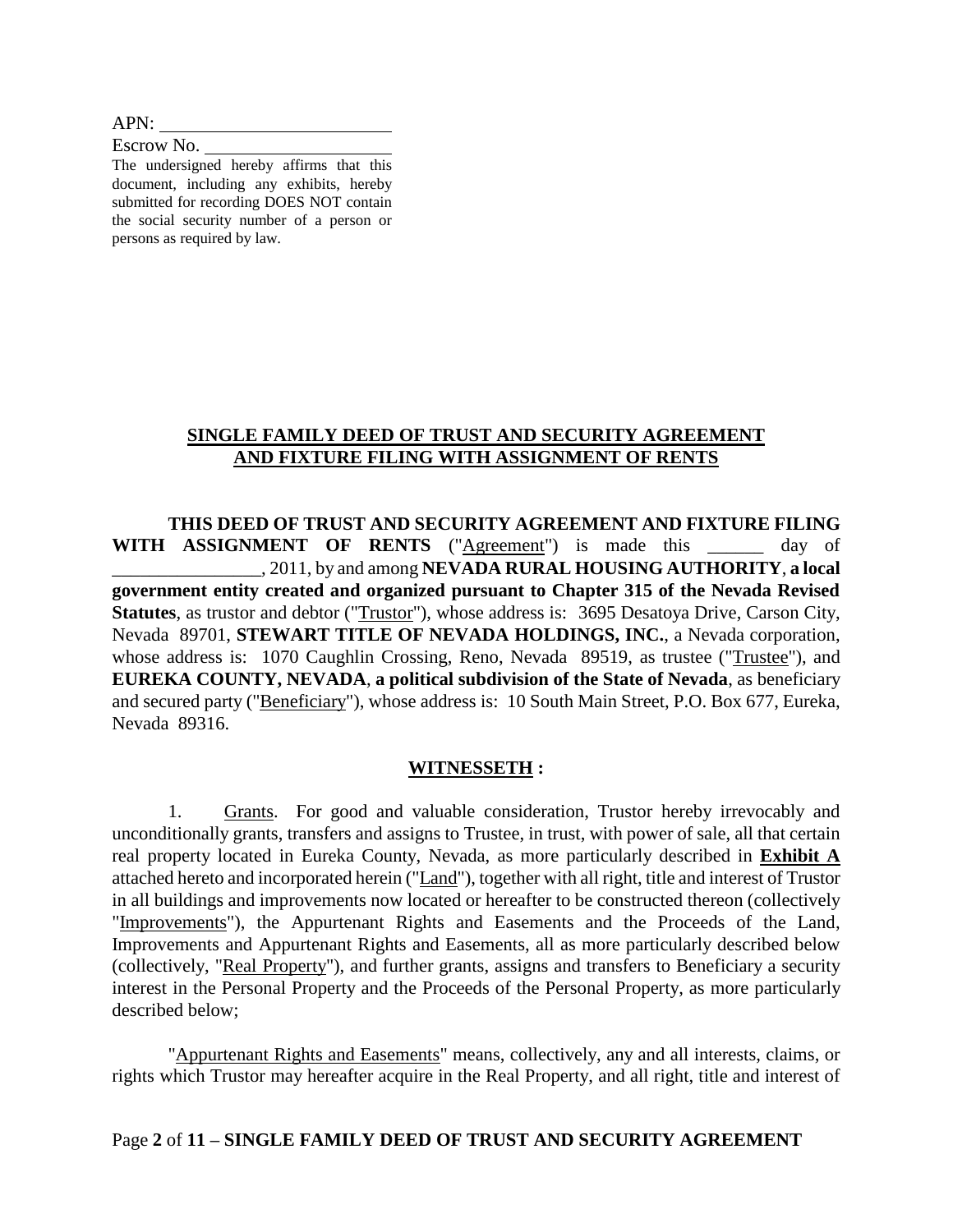Trustor in the appurtenances, hereditaments, privileges, reversions, remainders, profits, easements, franchises and tenements thereof;

"Personal Property" means, collectively, all right, title and interest of Trustor now held, or hereafter acquired, in all equipment, machinery, fixtures, signs, chattels, furniture, furnishings and other articles of tangible personal property, and any additions to, substitutions for, changes in or replacements of the whole or any part thereof now or at any time hereafter affixed to, attached to, placed upon, or used or intended to be used, in any way in connection with the development, use, enjoyment, occupancy or operation of the Real Property or any portion thereof, including all building materials and equipment now or hereafter delivered to the Real Property and intended to be installed in or about the same, and all inventory, deposit accounts, accounts receivable, general intangibles, contract rights, development and use rights, governmental approvals, permits, licenses, applications, architectural and engineering plans, specifications and drawings, architectural, engineering and construction contracts, chattel paper, instruments, documents, notes, drafts and letters of credit arising from or related to the Real Property and any business conducted thereon by Trustor and any other intangible personal property and rights relating to the Real Property or any part thereof or to the operation thereof or used in connection therewith, including, without limitation, tradenames and trademarks, and all Proceeds of the Personal Property;

"Proceeds" means, collectively, all right, title and interest of Trustor now held or hereafter acquired, to all proceeds (including claims or demands thereto) from the conversion, voluntary or involuntary, of any of the Real Property or Personal Property into cash or liquidated claims, including, without limitation, proceeds of all present and future fire, hazard or casualty insurance policies and all condemnation awards or payments in lieu thereof made by any public body or decree by any court of competent jurisdiction for taking or for degradation of the value in any condemnation or eminent domain proceeding, and all causes of action and the proceeds thereof of all types for any damage or injury to the Real Property or Personal Property or any part thereof, including, without limitation, causes of action arising in tort or contract and causes of action for fraud or concealment of a material fact, and all proceeds from the sale thereof.

IN ADDITION, Trustor absolutely and irrevocably assigns to Beneficiary all right, title and interest of Trustor in and to (i) all leases, rental agreements and other contracts and agreements relating to use and possession of any of the Real Property (collectively, "Leases"), and (ii) the rents, issues, profits and proceeds therefrom together with all guarantees thereof and all deposits (to the full extent permitted by law) and other security therefor (collectively, "Rents"). The Real Property, Personal Property, Proceeds, Leases, Rents, and all other rights, titles, and interests of Trustor described above are hereinafter collectively referred to as the "Property".)

2. Obligations Secured. Trustor makes this Deed of Trust for the purposes of securing:

a. Payment of all obligations evidenced by that certain promissory note ("Note"), made by Trustor payable to the order of Beneficiary in the principal sum of **\_\_\_\_\_\_\_\_\_\_\_\_\_\_\_\_\_\_\_\_\_\_\_\_\_\_\_\_\_\_\_\_\_\_\_\_\_\_\_\_\_\_\_\_\_\_\_ AND NO/100THS DOLLARS (\$\_\_\_\_\_\_\_\_\_\_\_\_\_\_\_)**;

## Page **3** of **11 – SINGLE FAMILY DEED OF TRUST AND SECURITY AGREEMENT**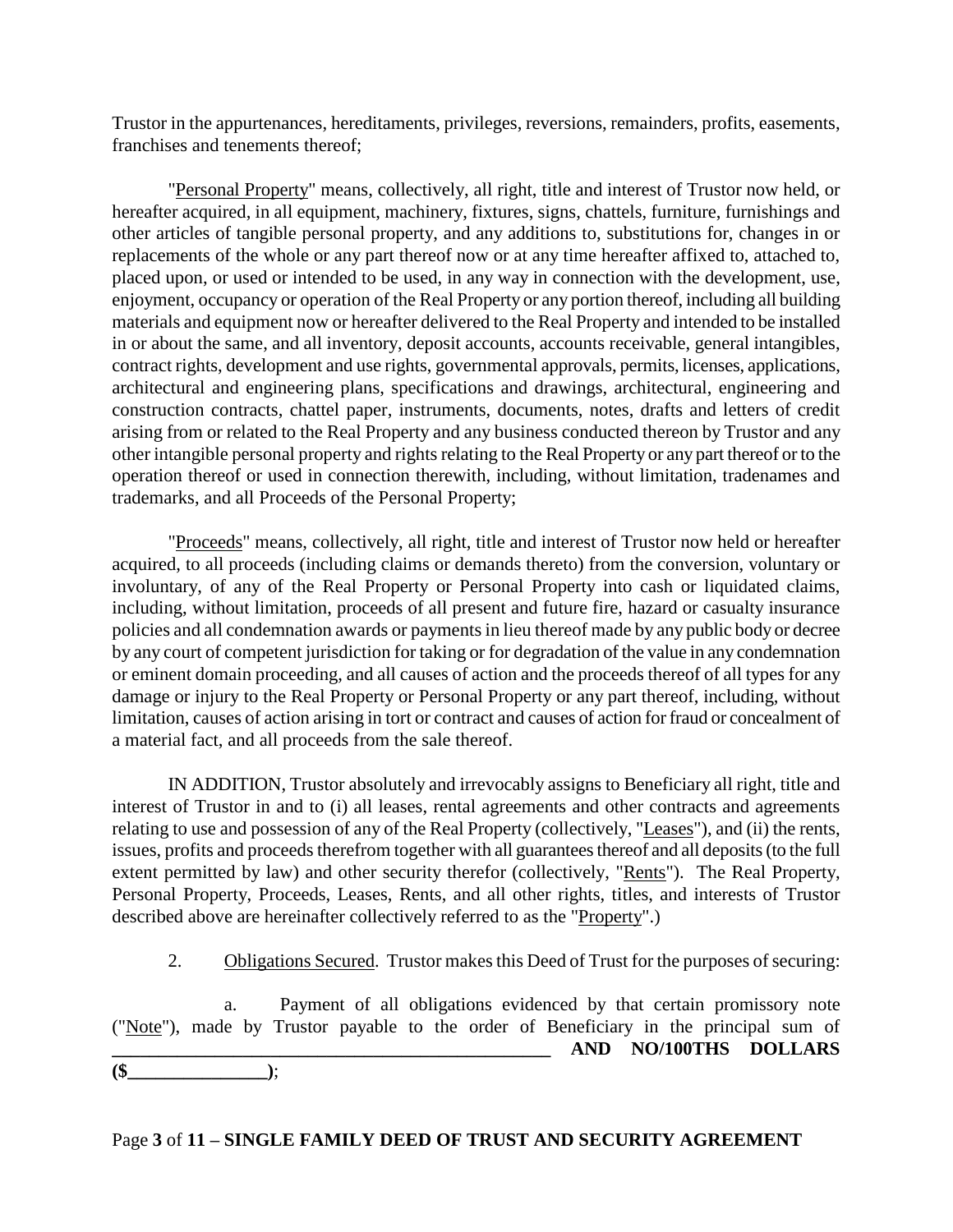b. Payment and performance of all obligations of Trustor under this Deed of Trust, including payment of all sums expended or advanced by Beneficiary hereunder, together with interest thereon at the rate specified herein, in the preservation, enforcement and realization of the rights of Beneficiary hereunder or under any of the other obligations secured hereby, including, but not limited to, attorney's fees, court costs, other litigation expenses and foreclosure expenses;

c. Payment and performance of all obligations of Trustor to Beneficiary under that certain Single Family Grant Agreement ("Grant Agreement"), and any other Grant Documents (defined below);

d. Payment and performance of all future advances and other obligations that the then record owner of all or part of the Property may agree to pay or perform for the benefit of Beneficiary, when such obligation is evidenced by a writing which states that it is secured by this Deed of Trust;

e. Payment and performance of all modifications, extensions and renewals (if any) of one or more of the obligations secured hereby, including without limitation (i) modifications of the required principal payment dates or interest payment dates, deferring or accelerating payment dates wholly or partly, and (ii) modifications, extensions or renewals at a different rate of interest whether or not, in the case of a note or other contract, the modification, extension or renewal is evidenced by a new or additional promissory note or other contract; and;

f. Performance of each and every obligation of Trustor as lessor or lessee under any and all leases executed in connection with the Property.

All persons who may have or acquire an interest in the Property shall be deemed to have notice of, and shall be bound by, the terms of the Note, this Deed of Trust, and the Grant Agreement (collectively, "Grant Documents").

3. Assignment Of Leases And Rents. Trustor does hereby sell, assign and transfer unto Beneficiary all of the leases, rents, income and profits now due and which may hereafter become due under or by virtue of any lease, whether written or oral, or any agreement for the use or occupancy of the Property, it being the intention of Trustor and Beneficiary to establish an absolute transfer and assignment of all such leases and agreements, and all of the Rents and profits from the Property unto the Beneficiary, and the Trustor does hereby appoint irrevocably the Beneficiary its true and lawful attorney in its name and stead, which appointment is coupled with an interest, to collect all of said Rents and profits; provided, Beneficiary grants the Trustor the privilege to collect and retain such rents, income, and profits unless and until an Event of Default (as hereinafter defined) exists under this Deed of Trust. Upon the occurrence of an Event of Default, and whether before or after the institution of legal proceedings to foreclose the lien hereof or before or after sale of the Property, or during any period of redemption, and without regard to waste, adequacy of the security or solvency of the Trustor, the Beneficiary may revoke the privilege granted Trustor hereunder to collect the rents, issues and profits of the Property, and may, at its option, with or without notice, do any acts or things permitted herein or in Nevada Revised Statutes ("NRS") 107A.010, et seq., as the same may be amended from time to time.

# Page **4** of **11 – SINGLE FAMILY DEED OF TRUST AND SECURITY AGREEMENT**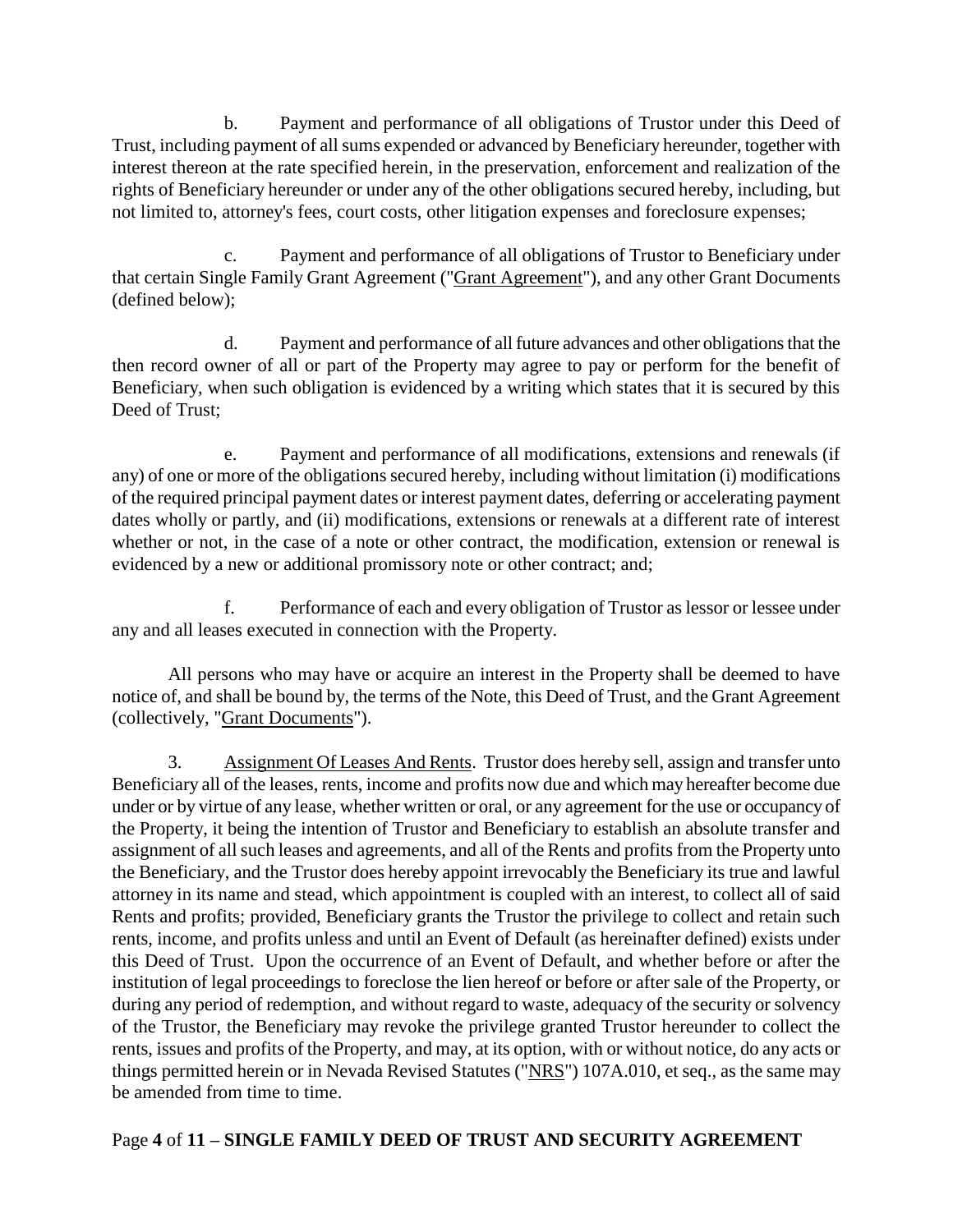a. Neither the assignment of the Leases and Rents set forth above nor any other provision of any of the Grant Documents shall impose upon Beneficiary any duty to produce Rents from the Property or cause Beneficiary to be (i) a "mortgagee in possession" for any purpose, (ii) responsible for performing any of the obligations of the lessor under any Lease, or (iii) responsible or liable for any waste by any lessees or any other parties, for any dangerous or defective condition of the Property, for any negligence in the management, upkeep, repair or control of the Property, or for any other act or omission by any other person. The foregoing assignment is an absolute assignment and not an assignment for security only, and Beneficiary's right to the Rents is not contingent upon its possession of the Property.

b. Trustor hereby directs each tenant of the Property, or any portion thereof, to pay such Rents to Beneficiary or Beneficiary's agent, and irrevocably appoints Beneficiary as its true and lawful attorney-in-fact, at the option of Beneficiary, at any time and from time to time, to demand, receive and enforce payment, to give receipts, releases and satisfactions and to use, in the name of Trustor or Beneficiary, for all such Leases and Rents and apply the same to the Secured Obligations; provided, however, Beneficiary confers upon Trustor the authority to collect and retain the Rents as they become due and payable, subject, however, to the right of Beneficiary to revoke said authority at any time after the occurrence of an Event of Default hereunder, and without taking possession of all or any part of the Property. Trustor shall not accept any deposit or prepayment of rental or lease payment in excess of one (1) month in advance. Beneficiary at any time may require that all deposits and prepayments be delivered to Beneficiary.

c. Trustor shall (i) fulfill or perform each and every condition and covenant of each Lease to be fulfilled or performed by the lessor thereunder, and (ii) enforce, short of termination thereof, the performance or observance of each and every covenant and condition thereof by the lessee thereunder to be performed or observed.

d. Trustor shall furnish to Beneficiary, within thirty (30) days after a request by Beneficiary, a written statement containing the names of all lessees of the Property, the terms of their respective Leases, the space occupied, and the rentals payable and received thereunder and a copy of each Lease.

4. Protection And Preservation Of Security. To protect the security of this Deed of Trust, Trustor agrees to the provisions of **Exhibit B**, which hereby are adopted and incorporated herein and made a part hereof as fully as though set forth herein at length, that it will observe and perform said provisions.

5. Notices. Any notices by either Party to the other Party required or desired to be given shall be in writing and shall be validly given or made only if (1) delivered personally by handdelivery, or (2) deposited in the United States mail, certified or registered, postage prepaid, return receipt requested, or (3) made by Federal Express or other similar delivery service which keeps records of deliveries and attempted deliveries, or (4) made by a confirmed transmission by facsimile machine or telecopy during the intended recipient's normal business hours. Service shall be deemed

# Page **5** of **11 – SINGLE FAMILY DEED OF TRUST AND SECURITY AGREEMENT**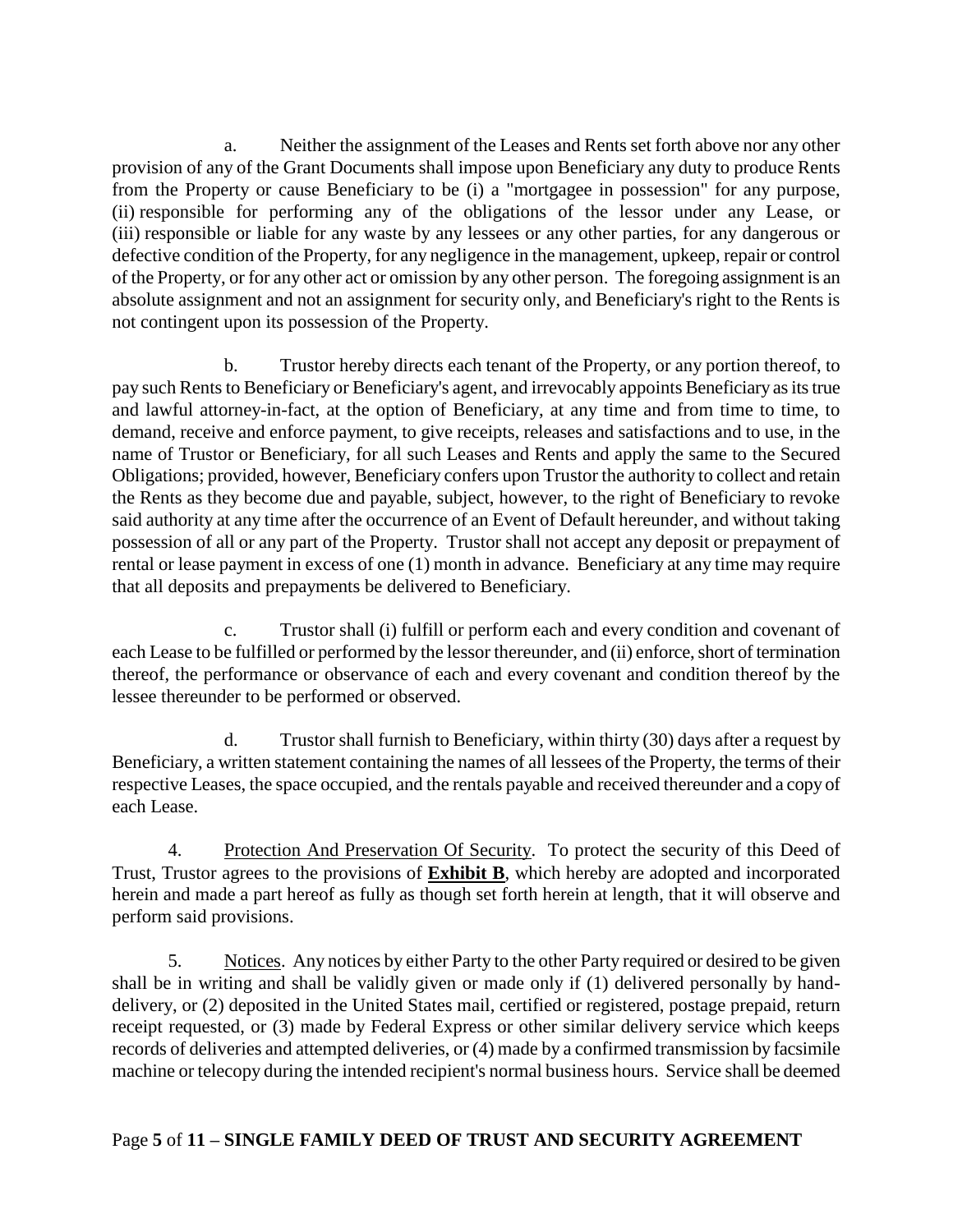made on the first (1st) business day of attempted delivery or upon receipt, whichever is sooner, and addressed as follows:

| If to NRHA:     | <b>Nevada Rural Housing Authority</b><br>3695 Desatoya Drive<br>Carson City, Nevada 89701<br>Attn: David Craig<br>Tel: (775) 887-1178<br>Fax: (775) 887-1838                      |
|-----------------|-----------------------------------------------------------------------------------------------------------------------------------------------------------------------------------|
| With a copy to: | <b>Jones Vargas</b><br>100 W. Liberty St., 12th Floor<br>P.O. Box 281<br>Reno, Nevada 89504-0281<br>Attn: Elizabeth Fielder, Esq.<br>Tel: (775) 786-5000<br>Fax: (775) 786-1177   |
| If to County:   | County of Eureka<br>P.O. Box 556<br>Eureka, Nevada 89316<br>Attn: Michael Rebaleati<br>Tel: (775) 237-5263<br>Fax: (775) 237-5614                                                 |
| With a copy to: | <b>Eureka County District Attorney</b><br>701 S. Main Street<br>P.O. Box 190<br>Eureka, Nevada 89316<br>Attn: Theodore Beutel, Esq.<br>Tel: (775) 237-5315<br>Fax: (775) 237-6005 |

Any Party may change its address for the purpose of receiving notices or demands as herein provided by written notice given in the manner specified above to the other Party, which notice of change of address shall not become effective, however, until the actual receipt thereof by the other Party.

6. Partial Releases. Until such date as the Grant funds, with interest, as set forth in the Note, are fully recovered by the Beneficiary, and provided no Event of Default (as defined in the Single Family Grant Agreement) which remains uncured has occurred with respect to any of the Grant Documents, the Beneficiary shall promptly release and reconvey from the lien of this Deed of Trust any parcel (created by that certain Final Subdivision Map for Eureka Canyon Subdivision, recorded on \_\_\_\_\_\_\_\_\_\_\_\_\_\_\_, in the Official Records in the Office of the County Recorder of Eureka County, Nevada, as Document No. \_\_\_\_\_\_\_\_\_\_\_\_\_\_) encumbered by this Deed of Trust

## Page **6** of **11 – SINGLE FAMILY DEED OF TRUST AND SECURITY AGREEMENT**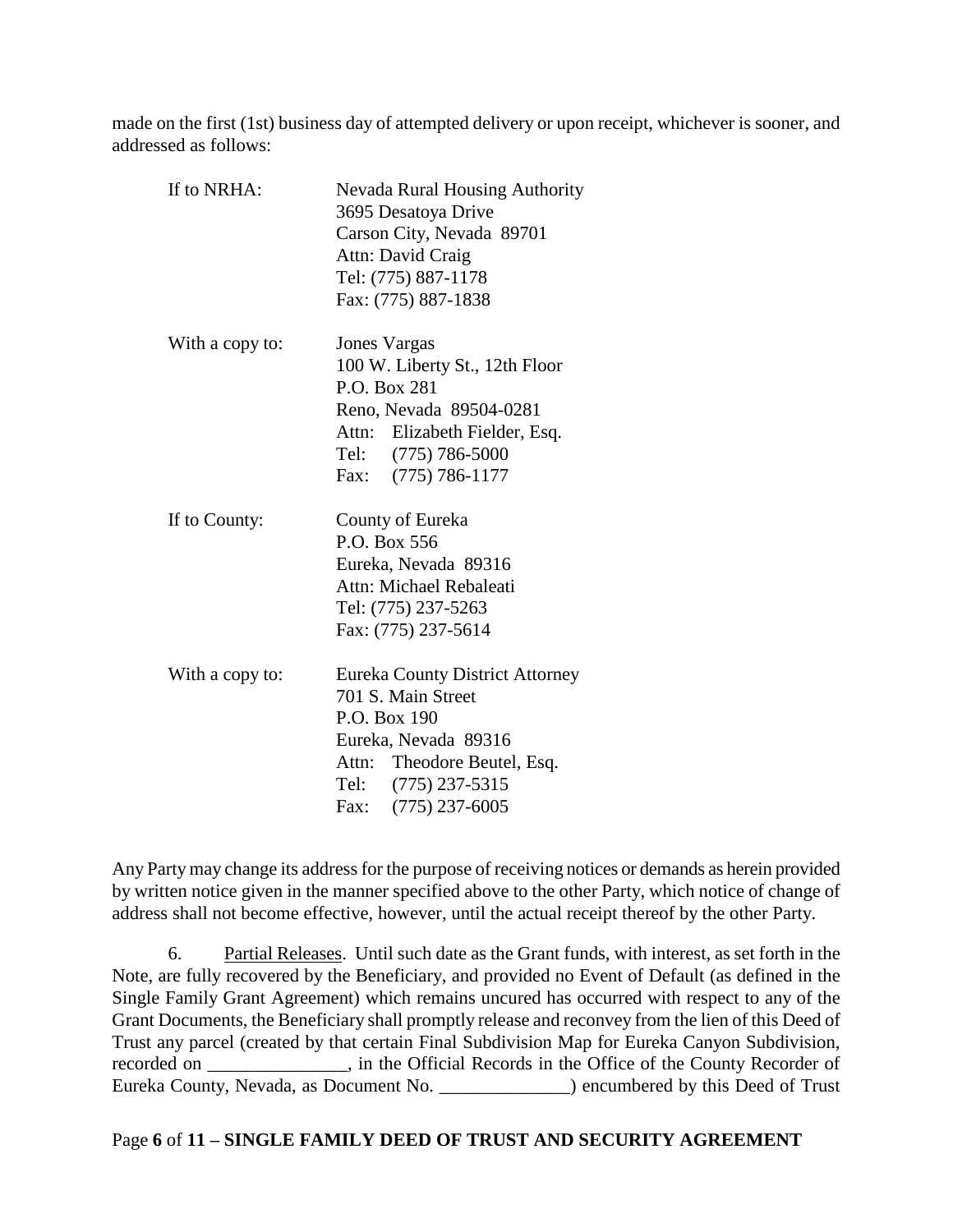upon payment to Beneficiary by Trustor or on behalf of Trustor, the proceeds from the sale of said parcel from Trustor to a third party purchaser. The proceeds payable to Beneficiary shall include all proceeds from the sale of said parcel after payment of the closing costs and brokerage fees, if any, that are Trustor's obligation under the terms of the purchase and sale agreement between Trustor and the buyer of the parcel. These proceeds shall be credited first, on the interest then due under the Note, and the remainder on unpaid principal, and interest shall thereupon cease upon the amount so credited on the said principal sum.

7. Future Advances. It is the intention of Trustor and Beneficiary that the Deed of Trust, as the same may be modified from time to time, is an "instrument" (as defined in NRS 106.330) which secures "future advances" (as defined in NRS 106.320) and which is governed pursuant to NRS 106.300 through 106.400. It is the intention of Trustor and Beneficiary that the obligations secured by the Note and Deed of Trust include the obligation of Trustor to repay "future advances" of "principal" (as defined in NRS 106.345), and that the lien of this Deed of Trust secures the obligation of Trustor to repay all such "future advances" with the priority set forth in NRS 106.370(1).

# 8. Miscellaneous.

a. The undersigned Trustor requests that a copy of any notice of default and any notice of sale hereunder be mailed to Trustor at the address set forth above.

b. This Deed of Trust and the other Grant Documents, including provisions with respect to the making of any disbursements, the creation of any monetary obligations and the rights accruing and compensation payable to Beneficiary in connection therewith, shall be governed by and construed in accordance with the laws of the State of Nevada.

c. COUNTY HEREBY EXPRESSLY WAIVES THE RIGHT TO FORECLOSE THE LIEN OF THIS DEED OF TRUST NON-JUDICIALLY, AND AGREES TO FORECLOSE THE LIEN OF THE DEED OF TRUST SOLELY THROUGH JUDICIAL PROCESS.

IN WITNESS WHEREOF, this Deed of Trust has been duly executed and acknowledged by Trustor as of the day and year first above written.

> **NEVADA RURAL HOUSING AUTHORITY, a local government entity created and organized pursuant to Chapter 315 of the Nevada Revised Statutes**

Signed:

By: Gary Longaker Its: Executive Director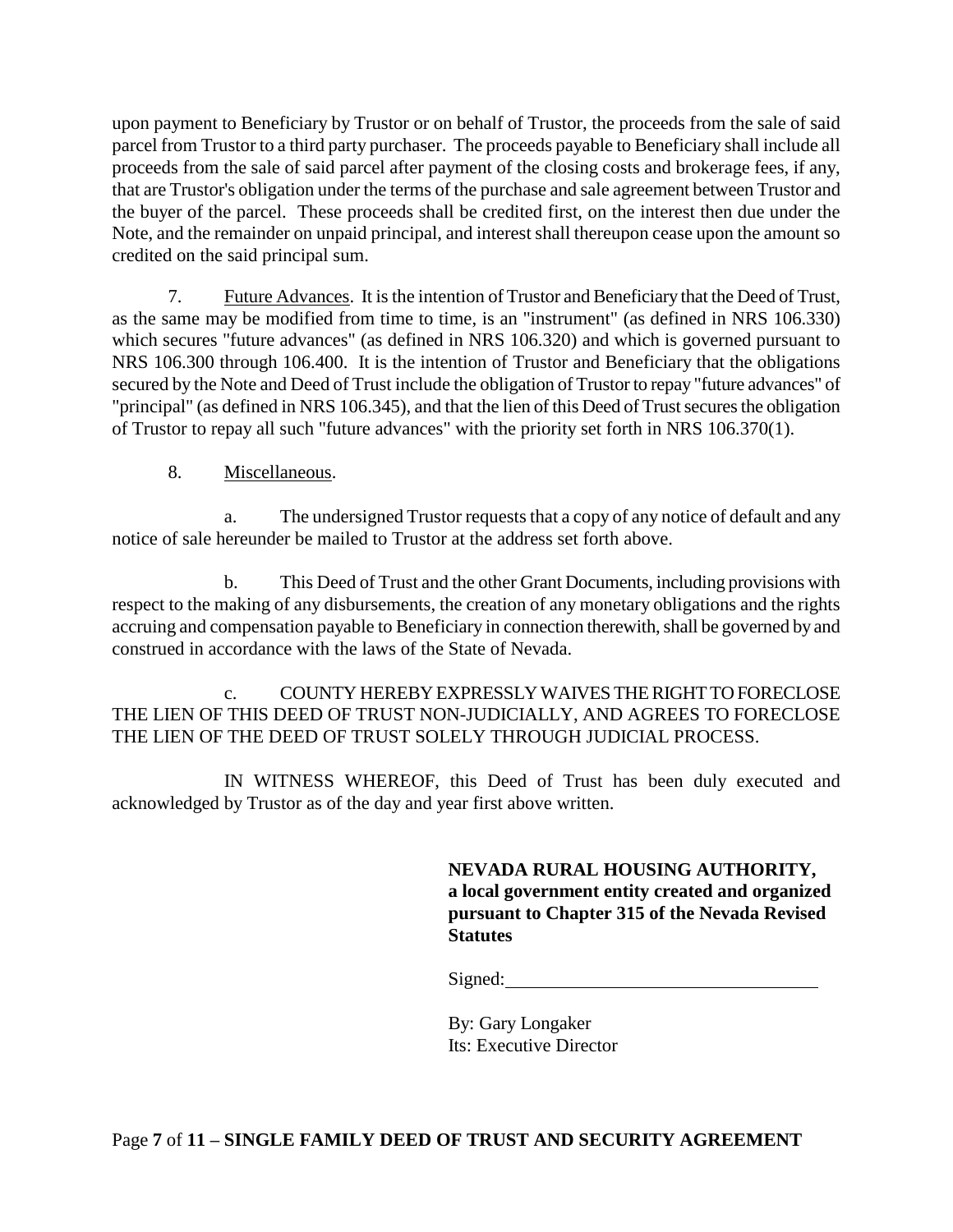## STATE OF NEVADA (1) ) ss. COUNTY OF CARSON CITY )

This instrument was acknowledged before me on \_\_\_\_\_\_\_\_\_\_\_\_\_\_\_\_\_\_\_\_\_\_, 20\_\_, by Gary Longaker, as Executive Director Nevada Rural Housing Authority, a local government entity created and organized pursuant to Chapter 315 of the Nevada Revised Statutes.

> Notary Public My Commission Expires: \_\_\_\_\_\_\_\_\_\_\_\_\_\_\_

\_\_\_\_\_\_\_\_\_\_\_\_\_\_\_\_\_\_\_\_\_\_\_\_\_\_\_\_\_\_\_\_\_\_\_\_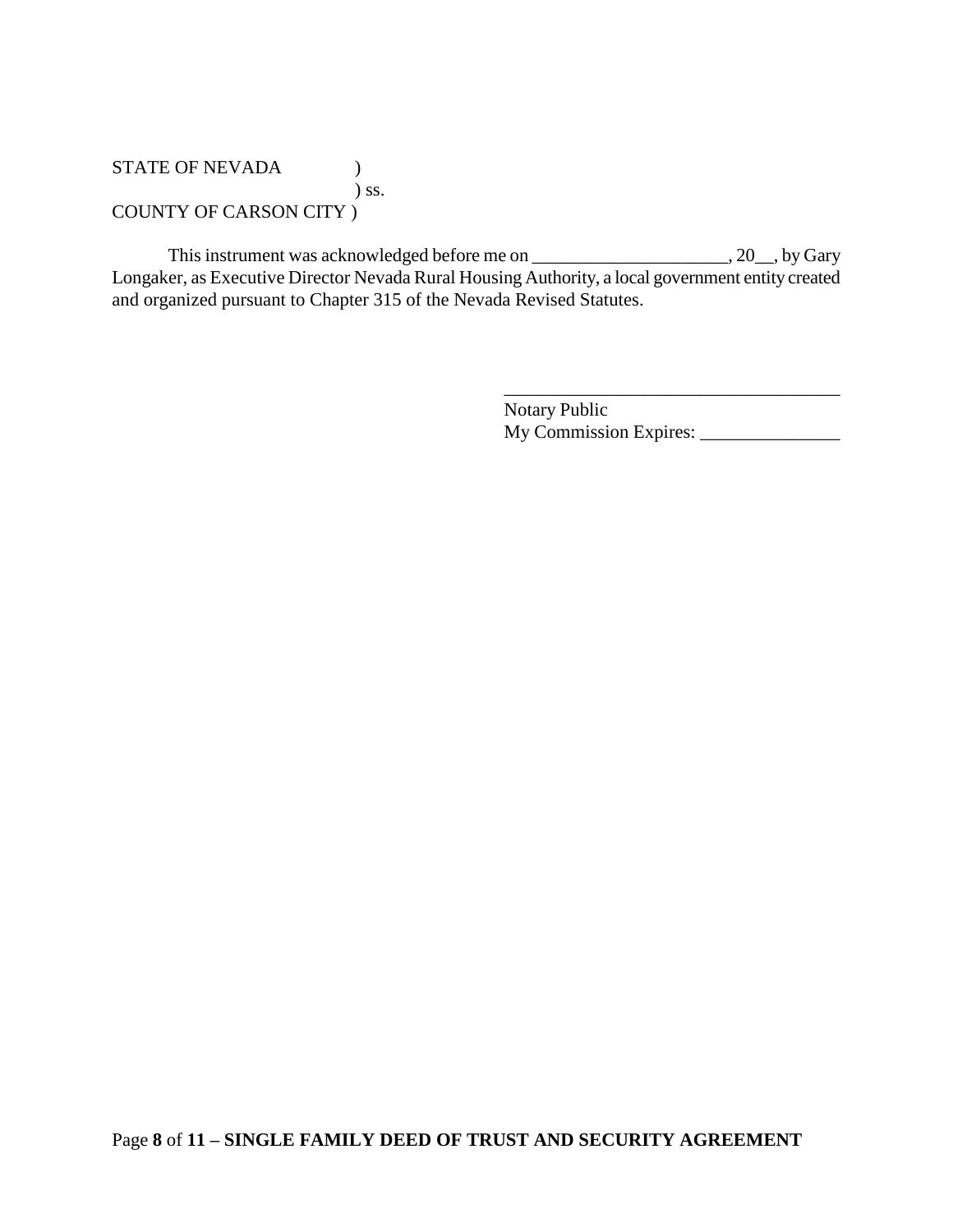# **EXHIBIT A**

# **LEGAL DESCRIPTION OF LAND**

All that real property located in County of Eureka, State of Nevada, described as follows:

Page **9** of **11 – SINGLE FAMILY DEED OF TRUST AND SECURITY AGREEMENT**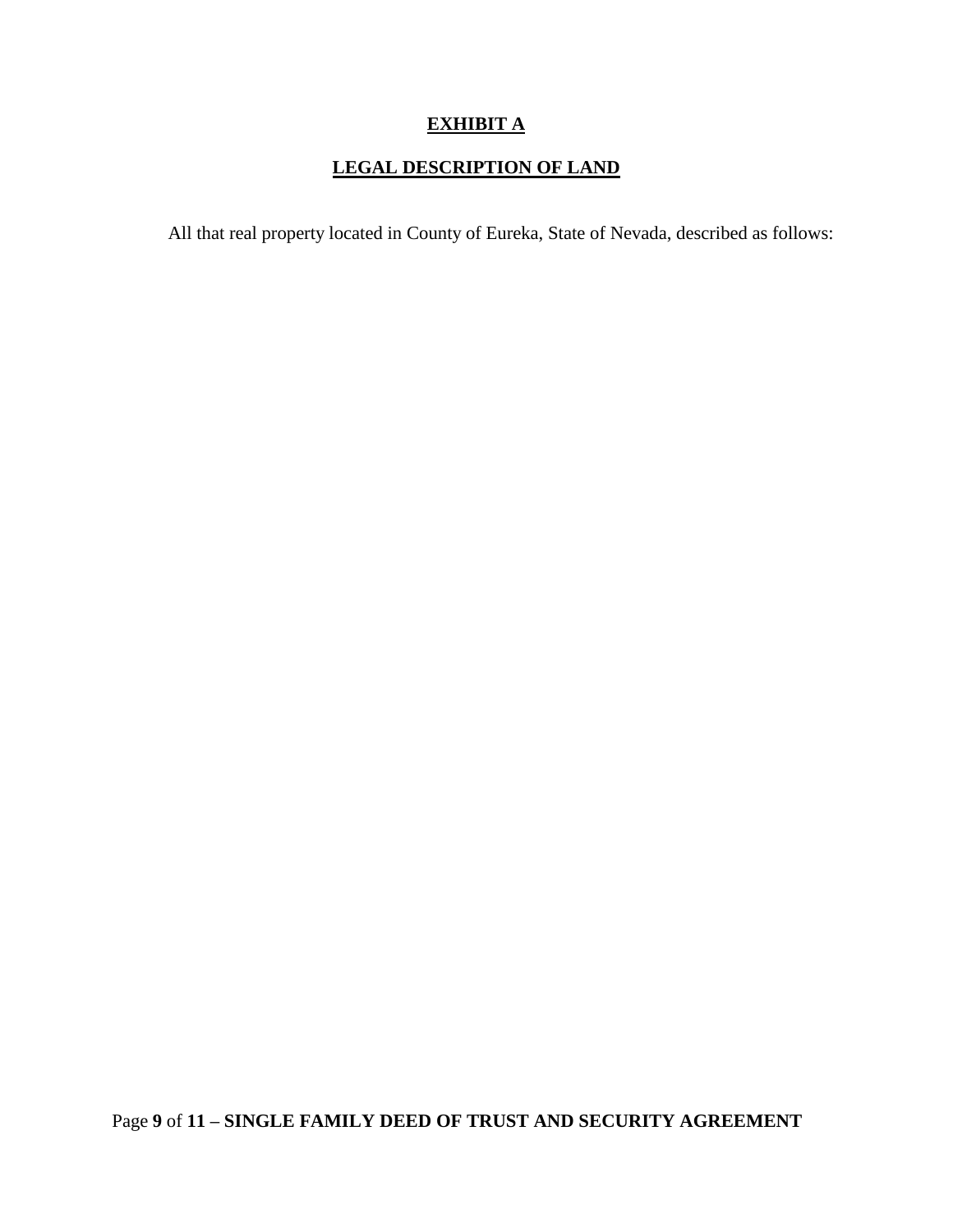# **EXHIBIT B**

TO PROTECT THE SECURITY OF THIS DEED OF TRUST, NRHA AS TRUSTOR AND GRANTOR AGREES:

1. To properly care for and keep said Property in good condition and repair, not to remove or demolish any building thereon; to complete in a good and workmanlike manner any building which may be constructed thereon, and to pay when due all claims for labor performed and materials furnished therefor; to comply with all laws, ordinances and regulations requiring any alterations or improvements to be made thereon; not to commit or permit any waste thereof; not to commit suffer or permit any act to be done in or upon said Property in violation of law; to cultivate, irrigate, fertilize, fumigate, prune and/or do any other act or acts, all in a timely and proper manner, which, from the character or use of said Property, may be reasonably necessary, the specific enumerations herein not excluding the general.

2. To pay and discharge all costs, fees and expenses of this Deed of Trust incurred in connection with any default by Trustor.

3. That if, during the existence of the Trust there be commenced or pending any suit or action affecting said Property, or any part thereof, or the title thereto, or if any adverse claim for or against said Property, or any part thereof, be made or asserted, he will appear in and defend any such matter purporting to affect the security and will pay all costs and damages arising because of such action.

4. Any award of damages in connection with any condemnation for public use of or injury to any property or any part thereof is hereby assigned and shall be paid to Beneficiary, who may apply or release such moneys received by him in the same manner and with the same affect as herein provided for disposition of proceeds of insurance.

5. Trustee shall be under no obligation to notify any party hereto of any pending sale hereunder or of action or proceeding of any kind in which Grantor, Beneficiary and/or Trustee shall be named as defendant, unless brought by Trustee.

6. Acceptance by Beneficiary of any sum in payment of any indebtedness secured hereby, after the date when the same is due, shall not constitute a waiver of the right either to require prompt payment, when due, of all other sums so secured or to declare default as herein provided for failure so to pay.

7. Trustee may, at any time, or from time to time, without liability therefore and without notice, upon written request of Beneficiary and presentation of this Deed of Trust and the Note secured hereby for endorsement, and without affecting the personal liability of any person for payment of the indebtedness secured hereby or the effect of this Deed of Trust upon the remainder of said Property: reconvey any part of said Property; consent in writing to the making of any map or plat thereof; join in granting any easement thereon; or join in any extension agreement or subordination agreement in connection herewith.

Page **10** of **11 – SINGLE FAMILY DEED OF TRUST AND SECURITY AGREEMENT**